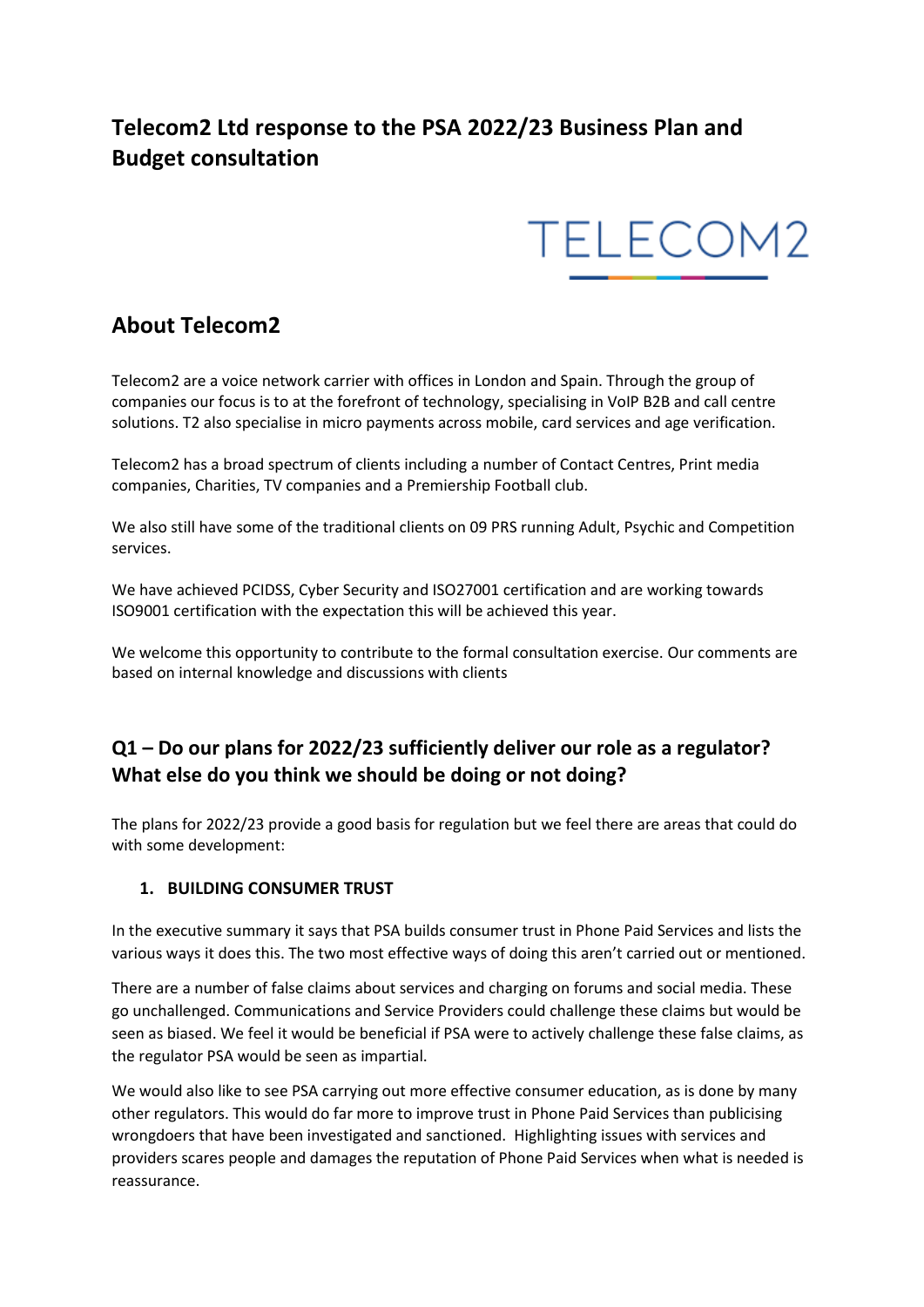We also feel that consumer education should be a collaborative piece of work with PSA and industry at all levels working together to help consumers understand more.

#### **2. TIMESCALES**

The 15th Code indicates that there will be an improvement in timescales for investigations. This is welcomed and badly needed, as are KPIs to give PSA targets for completion of investigations. PSA investigations are currently protracted and there is no obvious reason why this should be. Providers are usually given only days to provide information to PSA. These are not complicated fraud cases or very involved scams, they are simple yes or no issues, was a service compliant or not, and it shouldn't take years and mountains of information to come to a conclusion about a service. If there are issues then except in the rare cases where interim measures are imposed these delays increase the amount of consumer harm if a service is not found to be compliant.

Where PSA have concerns over compliance these tend to be subjective, areas that are not tightly defined and are open to interpretation, and we don't see this changing in the  $15<sup>th</sup>$  code.

We have noted that some of the complaints forwarded by PSA are not technically possible, such things as "I didn't make the call", and we are surprised that PSA give them any credence.

#### **3. PROPORTIONALITY**

While there are a few exceptions, the number of complaints about services is small in absolute terms and relative to the number of calls made to a service is negligible but still generates an investigation.

It would be better use of PSA resources if these cases were dealt with by advising the provider to take corrective action rather than entering into a full investigation and tribunal. We note that this is allowed for in the 14<sup>th</sup> and 15<sup>th</sup> codes but it should be done more often, be the default position.

Some of the complaints referred to by PSA as justification for an investigation actually support the service, such as:

"I then decided to call DVLA to see if I could pay by bank transfer but could not find any phone details on that website. I then googled 'phone DVLA' and used the first available link which, although it stated £3.60 per minute, seemed to be the only available option."

"My son says that the site is legal, has all the right "bits" on it - warning of a £3.60 charge per min and it also had a link to the gov.uk site to find the 'real' number."

These and other similar complaints aren't about the service itself but are about the costs, particularly for ICSS where the cost is generated by the excessively long holding times caused by the utilities/departments service management procedures and outside the control of service providers. Our own traffic data shows that high holding times are consistently experienced by callers to the same few organisations, most others have well staffed call centres with much reduced call holding times. Claimed average holding times do not match our data. The longest time on hold I personally have experienced is 58 minutes when the claimed average for that department was seven minutes.

It isn't clear why PSA take notice of these complaints when assessing services.

There does seem to be a focus on ICSS, to the point where there is a view that PSA are trying to regulate it out of existence by investigating and sanctioning providers based on minimal and often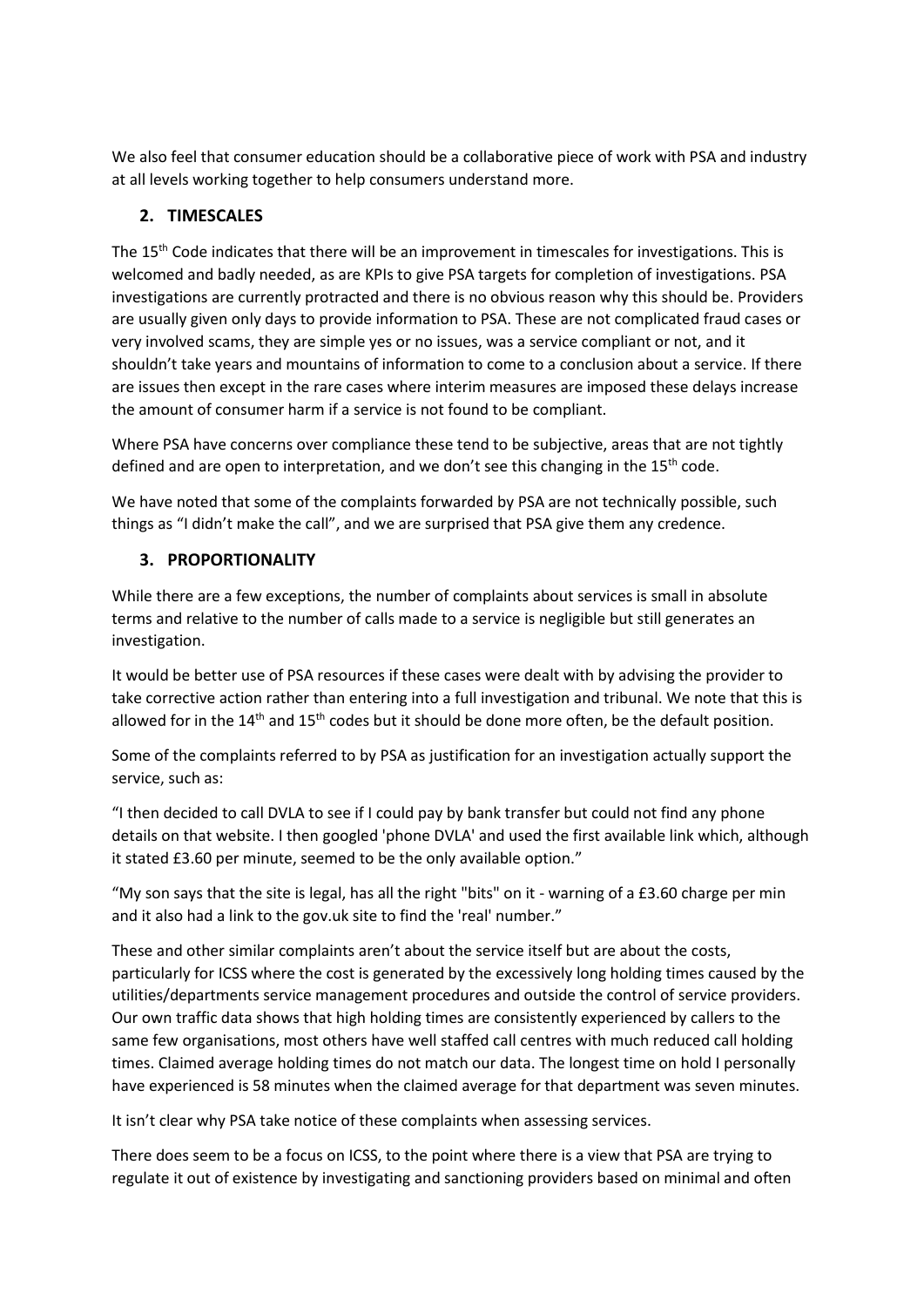unreliable evidence, evidence that, as noted above, sometimes actually supports the services as being compliant. Such breaches as are found tend to be those where the code is not specific in its requirements and is open to interpretation. If the service was so bad it would be prohibited. It should also be noted that ICSS came into play as a result of an EU Directive on Customer services that prohibited the use of PRS for customer services. At this point a number of businesses, utilities and government departments either removed their contact numbers from their web sites or buried them in the web sites, making it almost impossible to find them. ICSS providers do the research to find the numbers and this research has to be constantly updated. This is a manual process and so very expensive, the cost can only be recovered through service charges. As a result of bad publicity some organisations have made their contact numbers more visible, which can only be a good thing.

#### **4. REGISTRATION**

It isn't currently clear what value registration provides. We would like to see PSA undertake verification of registrants. At present, anyone can register, no checks are carried out and this registration then gives false comfort to consumers who believe the registrant is trustworthy because they have achieved registration. Registration is seen as a first step in performing DDRAC, but has no value if all the information can be fictional. There would be a cost to PSA carrying out checks but this could be more than covered by PSA moving to more economic accommodation when the current lease expires.

We understand that there will be more development of the registration system. We would like to see Providers involved in the testing of the new system in order to prevent some of the issues that occurred when the current registration system was introduced.

### 5. **CONSUMER PANEL**

We would like to see a truly representative impartial consumer panel. The current panel cannot be described as impartial, being made up of senior consumer advocates who would little or no experience of using Phonepaid services but who's business is derived from complaints. As such they are atypical of genuine consumers. We would like to see a panel that had significant membership of people who use or would be likely to use Phonepaid services, their opinions will be much more informed.

### **6. CONSUMER CONTACTS**

If a consumer contacts PSA directly with a complaint, PSA will forward details of the complaint to the L1/L2 provider but won't provide contact details to enable a refund to be offered or give permission for the L1/L2 to use the phone number the call was made from to contact the consumer. We can see no good reason for this, it creates consumer harm by not enabling a refund to be provided and creates dissatisfaction with the market. GDPR is not a basis for refusal, it's in the consumer's legitimate interests.

## **7. 15th Code**

We look forward to the implementation of the 15<sup>th</sup> Code. While there are some "grey" areas remaining and it will require much additional work in some areas we hope that the additional clarity given by standards will make compliance with the code easier.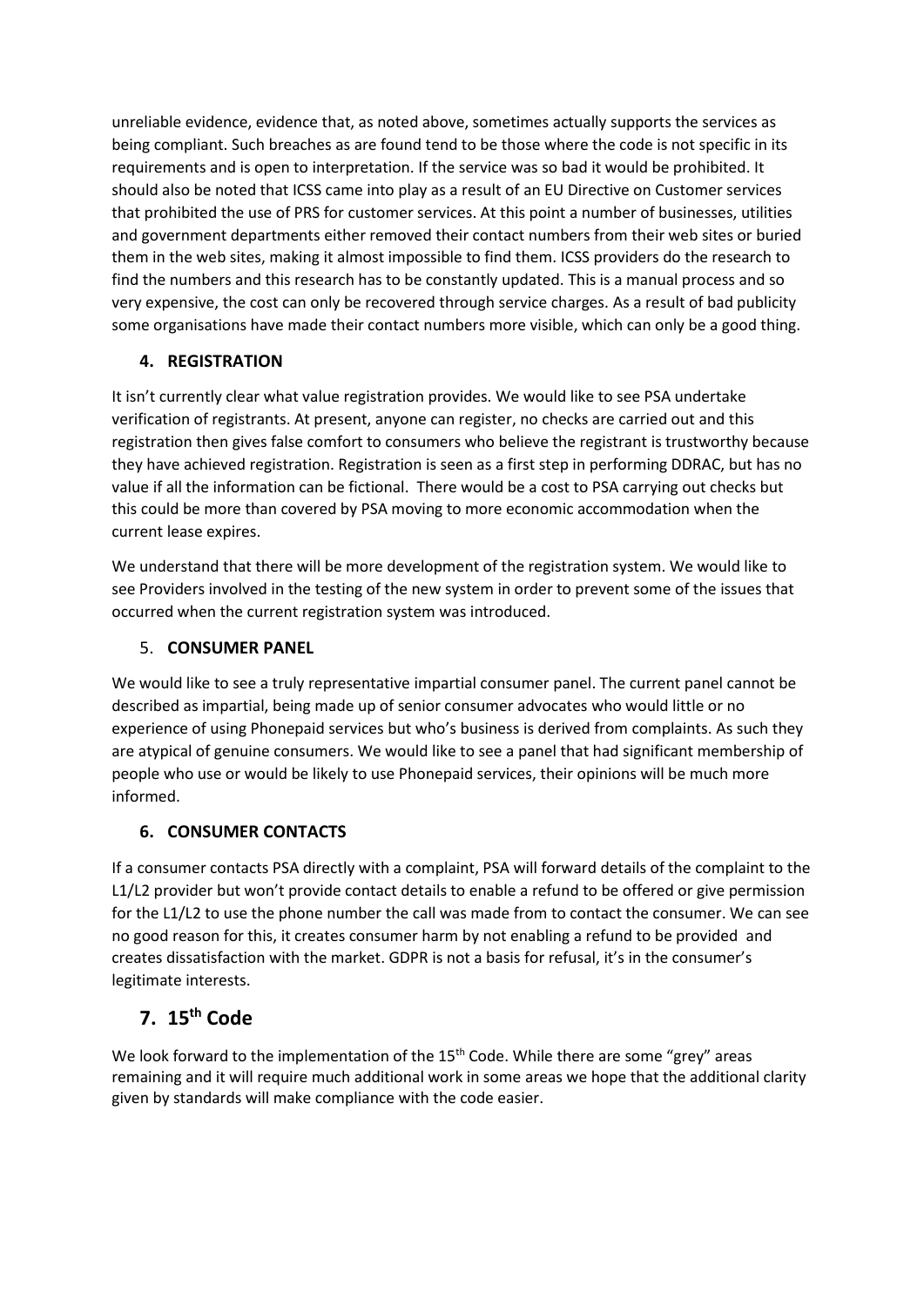## **Q2 – Do you have any comments on the proposed budget for 2022/23? If you recommend any changes, please clearly identify which areas of activity you expect this to impact upon.**

The Business Plan and Budget don't provide adequate detailed information to fully answer this question but we can make the following general comments.

The reduction in budget is welcomed, although we would have hoped for a larger reduction with IT work being brought in house. We believe that there could be a significant reduction in the budget for Q4 2022/23 onwards if the new premises for PSA were located outside areas of London that attract premium rents. PSA as a regulator has no need to be in central London or Docklands.

We feel there is a lack of transparency around staffing costs. These form a significant proportion of the budget but there is no clarity over the use these staff are put to, how many are allocated to each work area. Timescales for completion of investigations indicate that more priority could be given to staffing in that area. As there has been a reduction in the number of complaints and no apparent fine collection taking place we would like to see staff redeployed in the investigations area.

An organisation chart that included numbers and costs of staff would be useful to show Industry how its money is being spent.

### **Q3 – Do you have any comments on the proposed levy for 2022/23?**

We are disappointed that the levy has been increased yet again. The estimated voice market has reduced and the Budget has reduced but the increase in the levy is greater in % terms than the reduction in the market and that's before allowing for the reduced budget. We feel that greater efforts to collect fines should be made and PSA should consider setting them at more realistic levels that don't force providers to cease operating and so making them unenforceable. As it is, the fines are not a deterrent to bad actors who take the money and run but do deter innovation and entry into the market.

L1 margins are under significant pressure from the costs of providing networks and platforms, so margins have to be increased. Any further increases in the levy will act as a deterrent to joining the market. Providing services at the lower rates will become unsustainable.

PSA should seriously consider applying a levy to the access charges, they're paid by consumers and at up to 65ppm often exceed the service charges.

### **Q4 – What is your view on the estimated size of the market for 2022/23?**

The growth in many areas of the market is fragile and not to be relied on. The market is very sensitive to changes in technology. DCB and other similar payment products could be wiped out almost overnight by a change in technology that makes it easier and faster to pay and so receive goods and services. Use of Apple Pay and Google Pay is growing slowly but again they could replace DCB etc... This would leave just voice as a phone paid service but that is coming under regulatory pressure that is known to be deterring businesses with good potential products from entering the market. The 15<sup>th</sup> code will address some of these issues but there will still be potential for inadvertent breaches where PSA's interpretation differs from the genuine interpretation by providers.